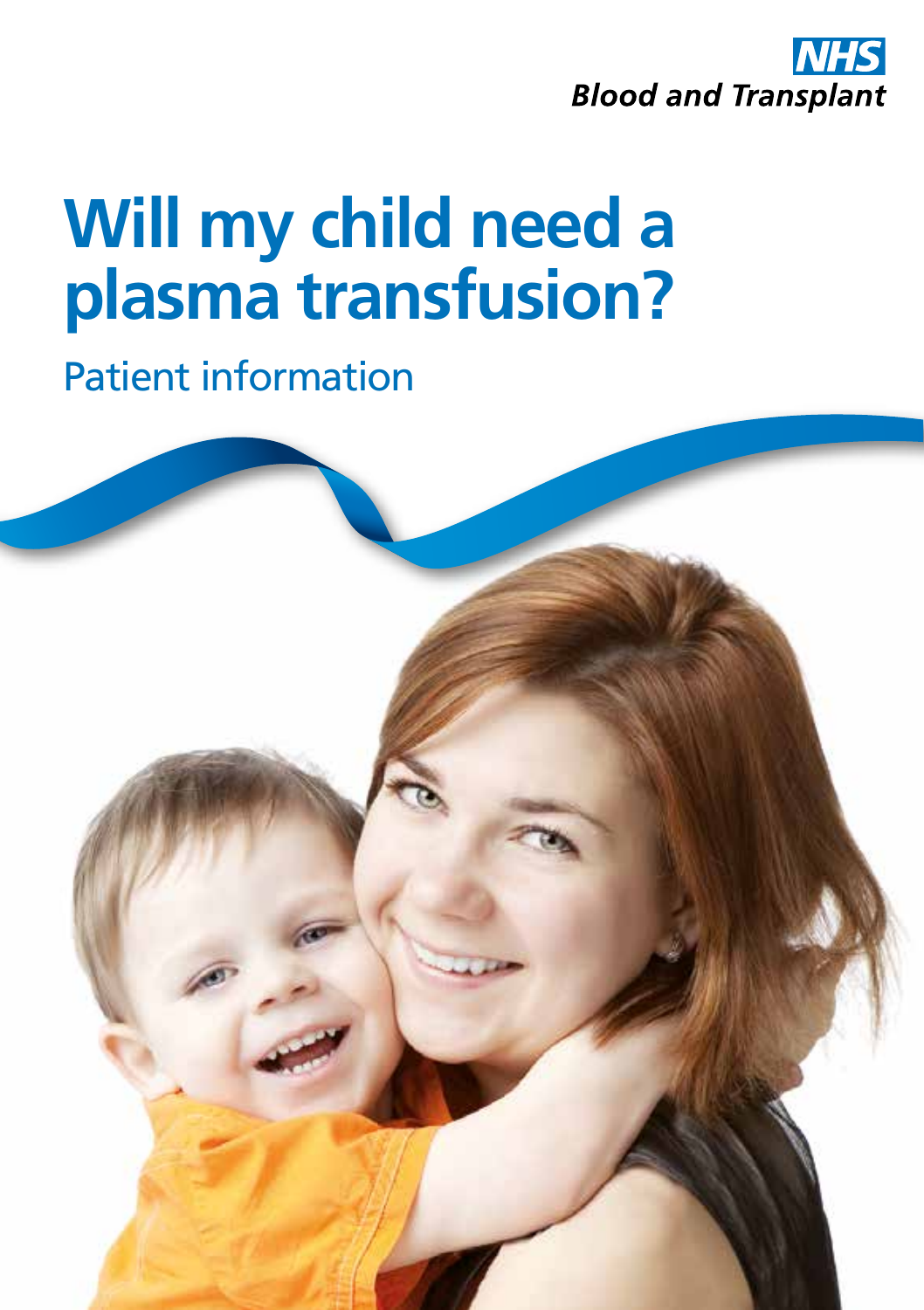

Dear Parent,

Having a child admitted to hospital is a difficult time for everyone in the family. To help, we have created this information leaflet. It explains what to expect if your child needs to receive a plasma transfusion as part of their treatment.

Kind regards,

Kate Ridy

**Dr Kate Pendry** Clinical Director, Patient Blood Management

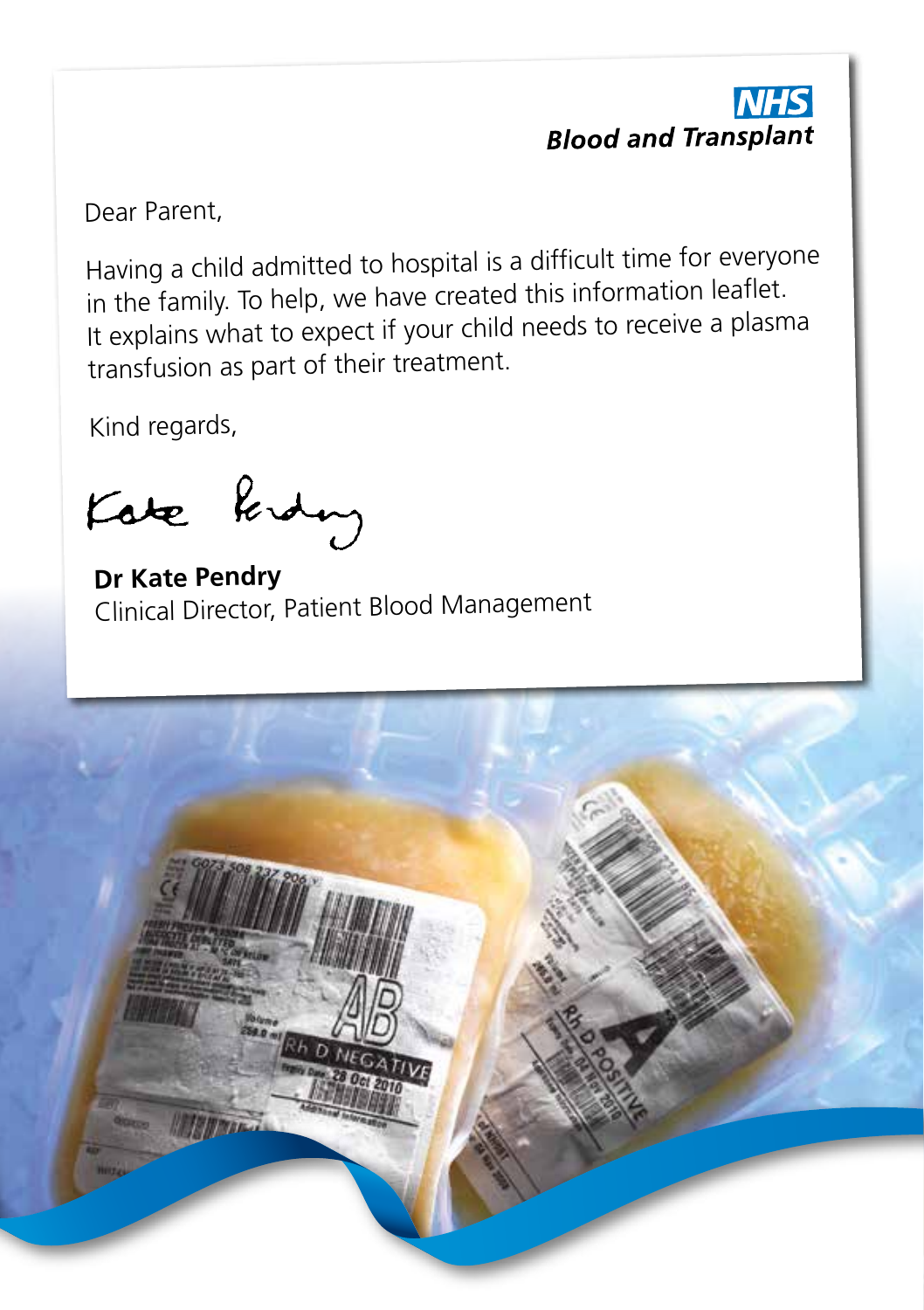## **What is plasma?**

Plasma is a yellow liquid that carries red cells, white cells and platelets within the blood vessels around the body. It contains vital proteins known as clotting factors. These clotting factors, together with platelets, allow blood to 'clot' when needed. Healthy blood clotting is important to prevent excessive bleeding and bruising.

Blood from donors is separated into red cells, platelets and plasma. The plasma is quickly frozen to make Fresh Frozen Plasma, often called FFP. Plasma given to patients may be made from a single bag of blood or manufactured from lots of plasma from many thousands of blood donations.

# **What is plasma used for?**

Plasma is usually used to replace missing or low levels of clotting factors. It may be needed for patients who have liver disease, for patients with other types of clotting problems or certain types of inherited bleeding disorders.

Plasma may also be required for patients who have lost a lot of blood, or for those having heart or liver surgery. Most people can cope with losing a moderate amount of blood without needing a plasma transfusion. However, if a large amount of blood is lost, a plasma transfusion may be the only way of replacing clotting factors quickly.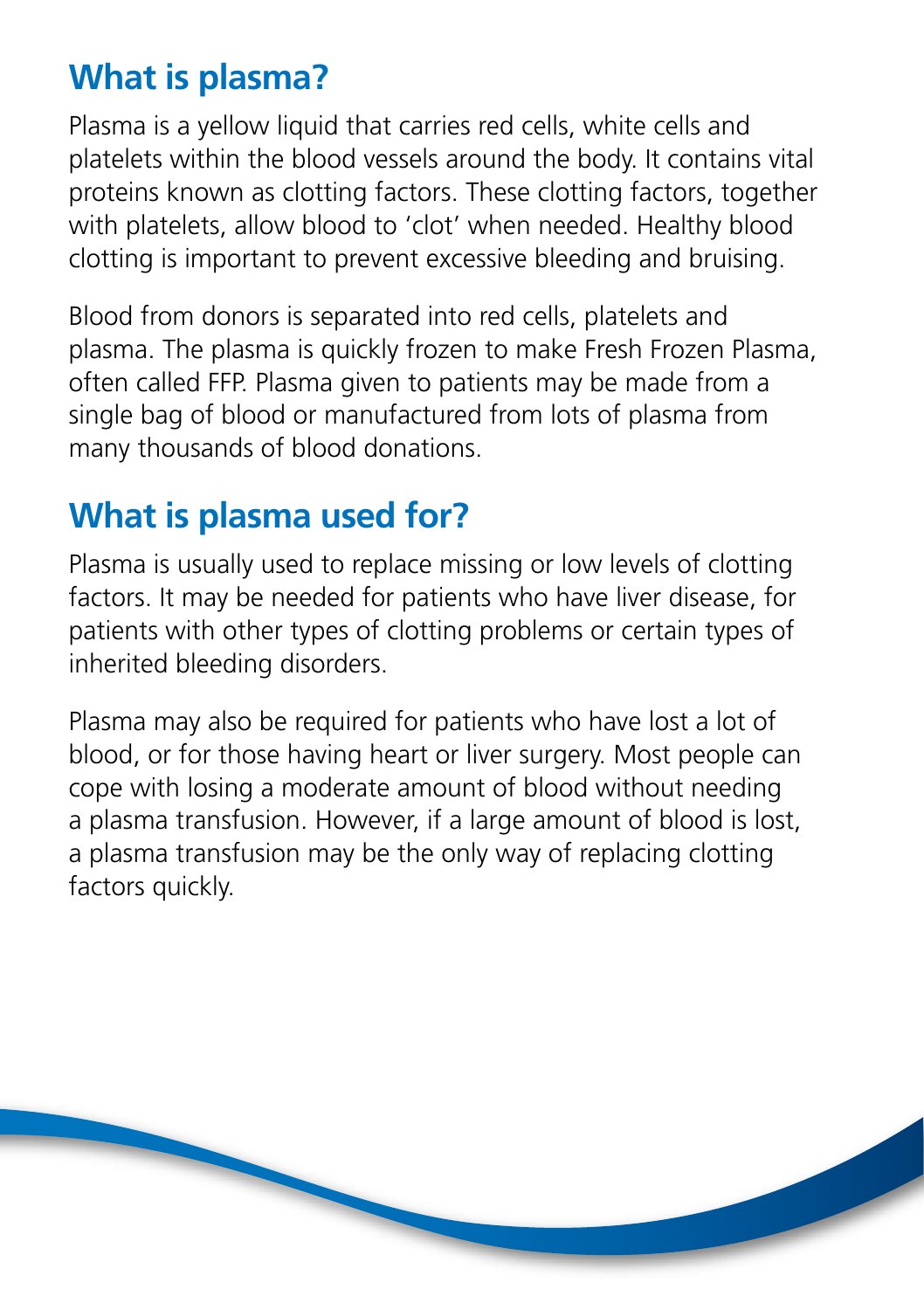## **How will the plasma be given and how will my child feel?**

Plasma is given through a tiny tube directly into a vein in the arm. Most people do not feel anything unusual during a plasma transfusion. Your child will be carefully monitored before, during and after the transfusion. If your child feels unwell during or after the transfusion, please inform the healthcare professional immediately.

A few children may develop a slight fever, chills or a rash. These are usually due to a mild reaction or allergy and are easily treated with medication or by slowing down or stopping the transfusion. Severe reactions to plasma transfusion are rare. If they do occur, staff are trained to recognise and treat them.

## **Risks associated with a plasma transfusion**

The risk that a plasma transfusion will cause severe harm or even death is very low but this should be discussed with the healthcare professional. One of the most important checks for a safe transfusion is to make sure your child gets the right plasma. Staff should carry out careful identification checks of your child, both when they take blood samples before the transfusion and along with the bag of plasma, before it is given. This is why it is important that your child wears an identification band. If you are with your child, you may also be asked to confirm their full name and date of birth. It is **alright** to remind the healthcare professional to ask you for this information.

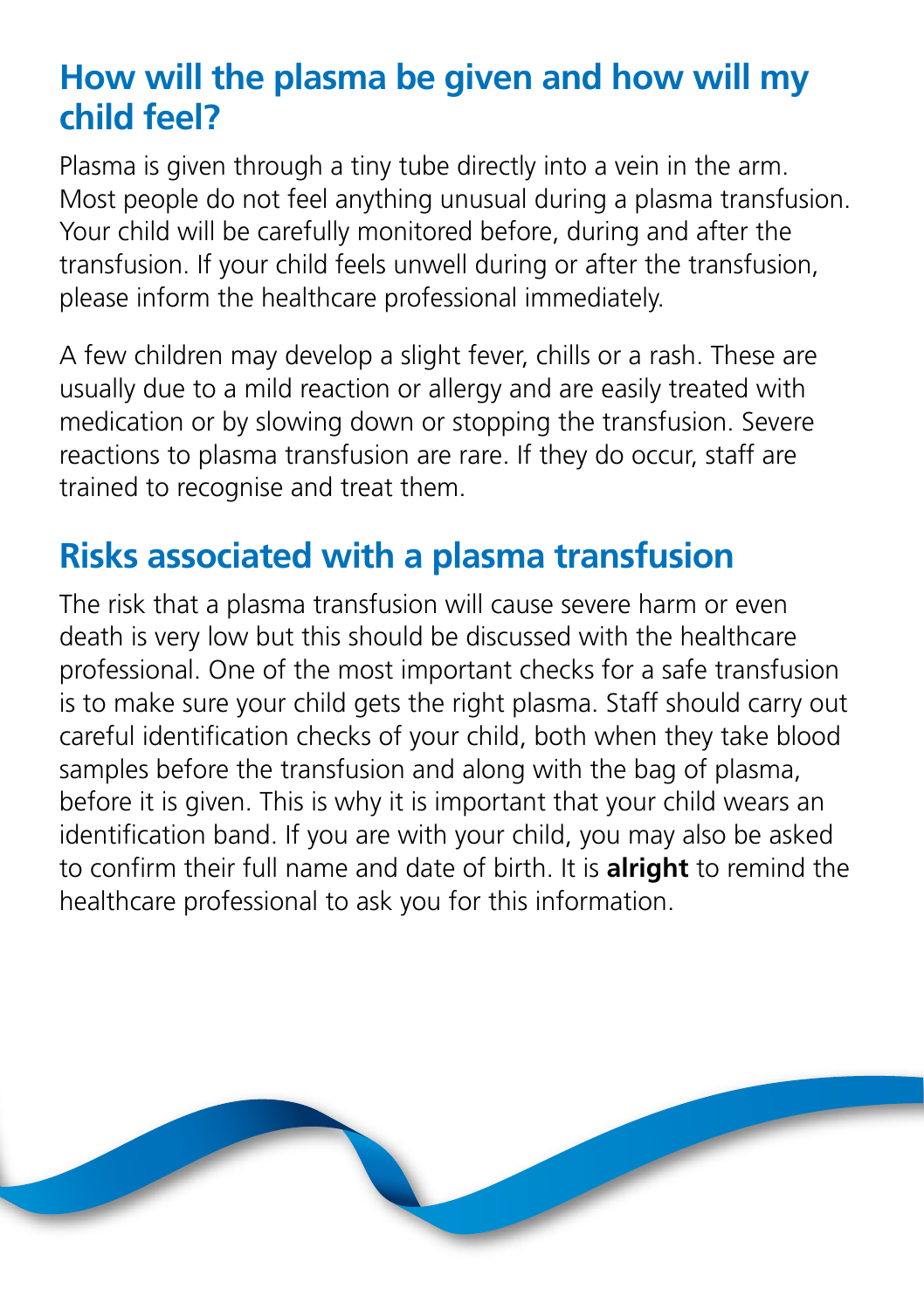Compared to other everyday risks, the likelihood of getting an infection from a transfusion is very low. All blood donors are unpaid volunteers and the risk of an infected unit entering the UK blood supply continues to decrease<sup>1</sup>. Donors and blood donations are screened for a number of infections which can be transmitted through blood, but it is not practical or even possible to screen all donations for all infections, therefore, there will always be a small risk associated with having a transfusion.

In the UK a number of precautions are taken to ensure that the plasma given to children is safe. All children born on or after 1 January 1996 receive plasma which is imported from abroad. This is to reduce the very small risk of acquiring variant Creutzfeldt-Jakob Disease (vCJD). The imported plasma will also have been treated to destroy viruses such as the Human Immunodeficiency Virus (HIV) or Hepatitis C. This is either done using methylene blue or a solventdetergent treatment.

The risk of getting vCJD from a transfusion is extremely low. Each year, approximately 2.6 million blood components are transfused in the United Kingdom and there have been only a handful of cases where patients are known to have become infected with vCJD. More information on vCJD can be found on the NHS Choices website: www.nhs.uk/conditions/Creutzfeldt-Jakob-disease/Pages/Introduction. aspx

Further information on the risks of transfusion can be found at: www.shotuk.org/home/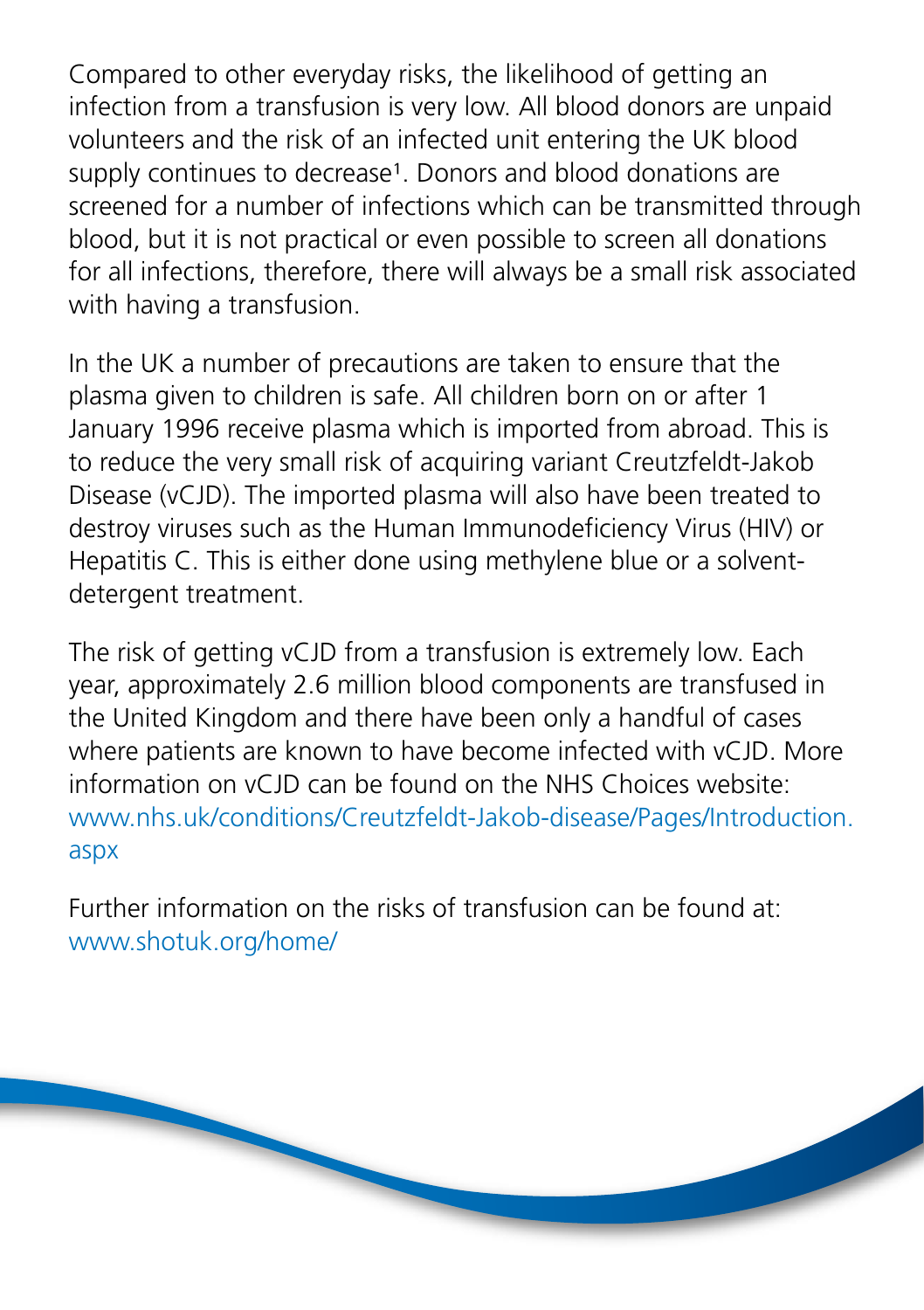## **What if I have worries about my child receiving plasma?**

If you are worried or have any questions, please talk to the healthcare professional. Many hospitals have a dedicated Hospital Transfusion Team and if appropriate, they may be able to come and discuss your concerns with you.

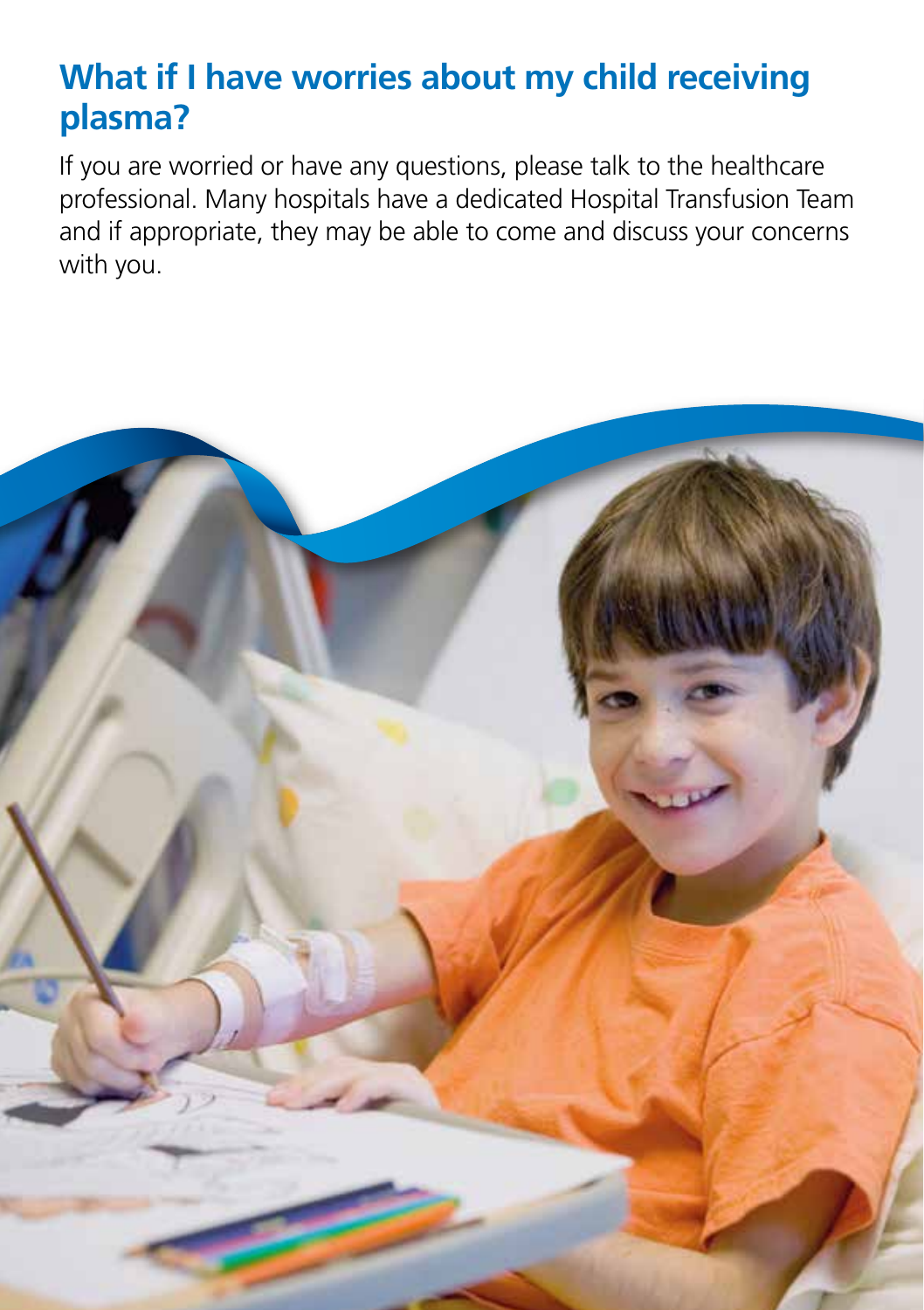# **Additional Information**

As a precautionary measure to reduce the risk of transmitting vCJD, people who have received a transfusion of blood or any blood component since 1980 are currently unable to donate blood or blood components.

Further information on blood transfusion is available in other patient information leaflets. Please ask the healthcare professional if you would like a copy of these.

You may also find the following websites useful:

### **NHS Choices:**

**www.nhs.uk/Conditions/Blood-transfusion/Pages/Introduction. aspx**

#### **NHS Blood and Transplant:**

**www.nhsbt.nhs.uk/what-we-do/blood-transfusion/**

### **Reference**

1. Public Health England (2014) Bloodborne infections in blood, tissue and organ donors (BIBD): guidance, data and analysis.

### See: **www.gov.uk/government/collections/bloodborneinfections-in-blood-and-tissue-donors-bibd-guidance-data-andanalysis**

We would welcome your feedback and comments on this leaflet. You can contact us in the following ways:

### **By post to:**

Customer Service, NHS Blood and Transplant, Part Academic Block, Level 2, John Radcliffe Hospital, Headley Way, Headington, Oxford OX3 9BQ

## **By email to:** nhsbt.customerservice@nhsbt.nhs.uk **Or by phone:** 01865 381010

This leaflet was prepared by NHS Blood and Transplant in collaboration with the National Blood Transfusion Committee. Further supplies can be obtained by accessing **https://hospital.nhsbtleaflets.co.uk**

Individual copies of this leaflet can be obtained by calling **01865 381010**.